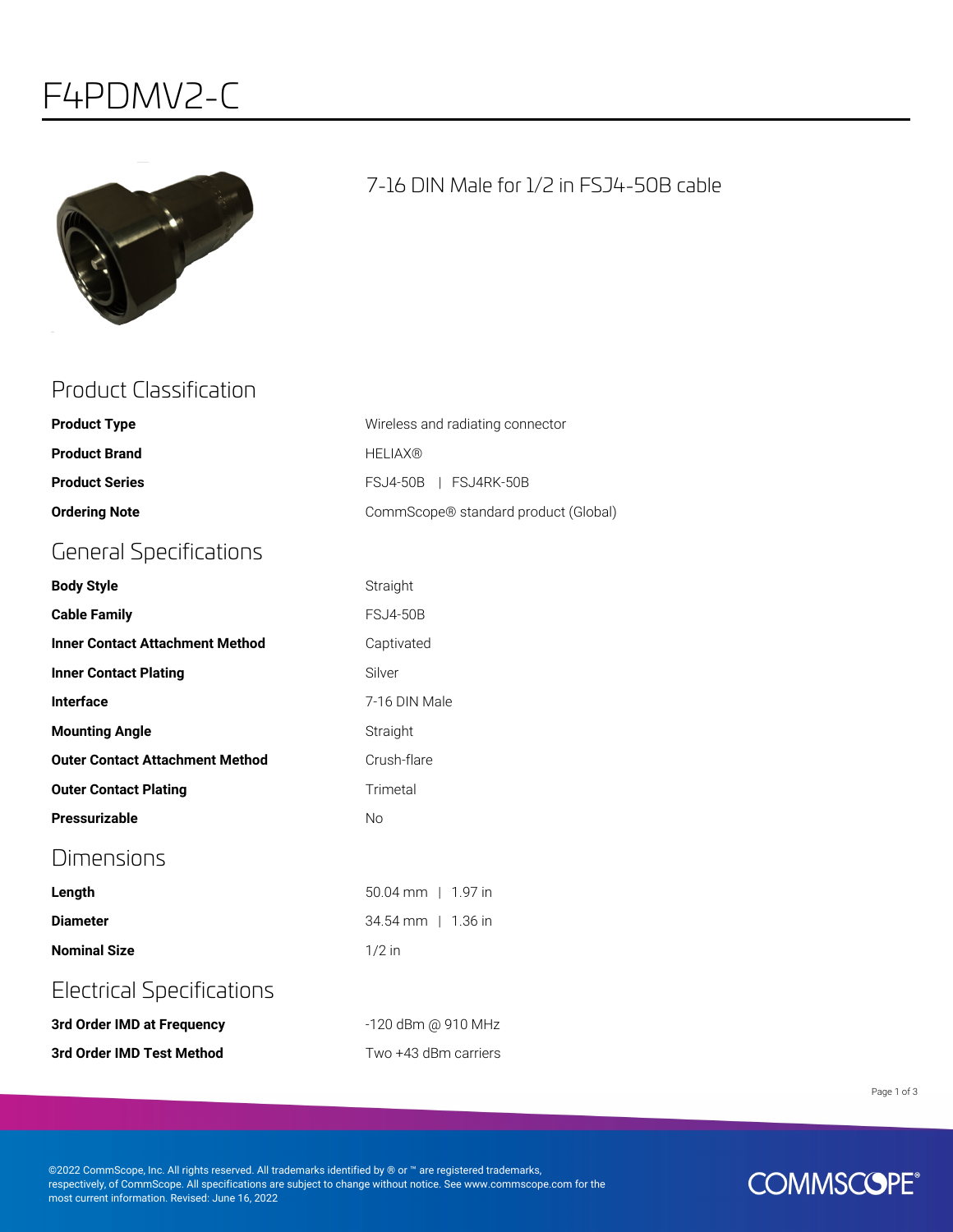# F4PDMV2-C

| <b>Insertion Loss Coefficient, typical</b> | 0.05               |
|--------------------------------------------|--------------------|
| <b>Average Power at Frequency</b>          | 1.0 kW @ 900 MHz   |
| <b>Cable Impedance</b>                     | 50 ohm             |
| <b>Connector Impedance</b>                 | 50 ohm             |
| dc Test Voltage                            | 2500 V             |
| Inner Contact Resistance, maximum          | $0.8$ m $Ohm$      |
| <b>Insulation Resistance, minimum</b>      | 5000 MOhm          |
| <b>Operating Frequency Band</b>            | $0 - 7500$ MHz     |
| <b>Outer Contact Resistance, maximum</b>   | $1.5 \text{ mOhm}$ |
| <b>Peak Power, maximum</b>                 | 15.6 kW            |
| RF Operating Voltage, maximum (vrms)       | 884 V              |
| <b>Shielding Effectiveness</b>             | $-110$ dB          |

# VSWR/Return Loss

| <b>Frequency Band</b> | <b>VSWR</b> | Return Loss (dB) |
|-----------------------|-------------|------------------|
| 0-2200 MHz            | 1 032       | 36.06            |
| 2200-2700 MHz         | 1 046       | 3296             |
| 2700-3000 MHz         | 1 052       | 3192             |

### Mechanical Specifications

| <b>Attachment Durability</b>               | 25 cycles                                   |
|--------------------------------------------|---------------------------------------------|
| <b>Connector Retention Tensile Force</b>   | 889.64 N   200 lbf                          |
| <b>Connector Retention Torque</b>          | 5.42 N-m   47.998 in lb                     |
| <b>Coupling Nut Proof Torque</b>           | 24.86 N-m   220.003 in lb                   |
| <b>Coupling Nut Retention Force</b>        | $1,000.85 N$   225 lbf                      |
| <b>Coupling Nut Retention Force Method</b> | MIL-C-39012C-3.25, 4.6.22                   |
| <b>Insertion Force</b>                     | $200.17 N$   45 lbf                         |
| <b>Insertion Force Method</b>              | IEC 61169-1:15.2.4                          |
| <b>Interface Durability</b>                | 500 cycles                                  |
| <b>Interface Durability Method</b>         | IEC 61169-4:9.5                             |
| <b>Mechanical Shock Test Method</b>        | MIL-STD-202F, Method 213B, Test Condition C |

# Environmental Specifications

Page 2 of 3

©2022 CommScope, Inc. All rights reserved. All trademarks identified by ® or ™ are registered trademarks, respectively, of CommScope. All specifications are subject to change without notice. See www.commscope.com for the most current information. Revised: June 16, 2022